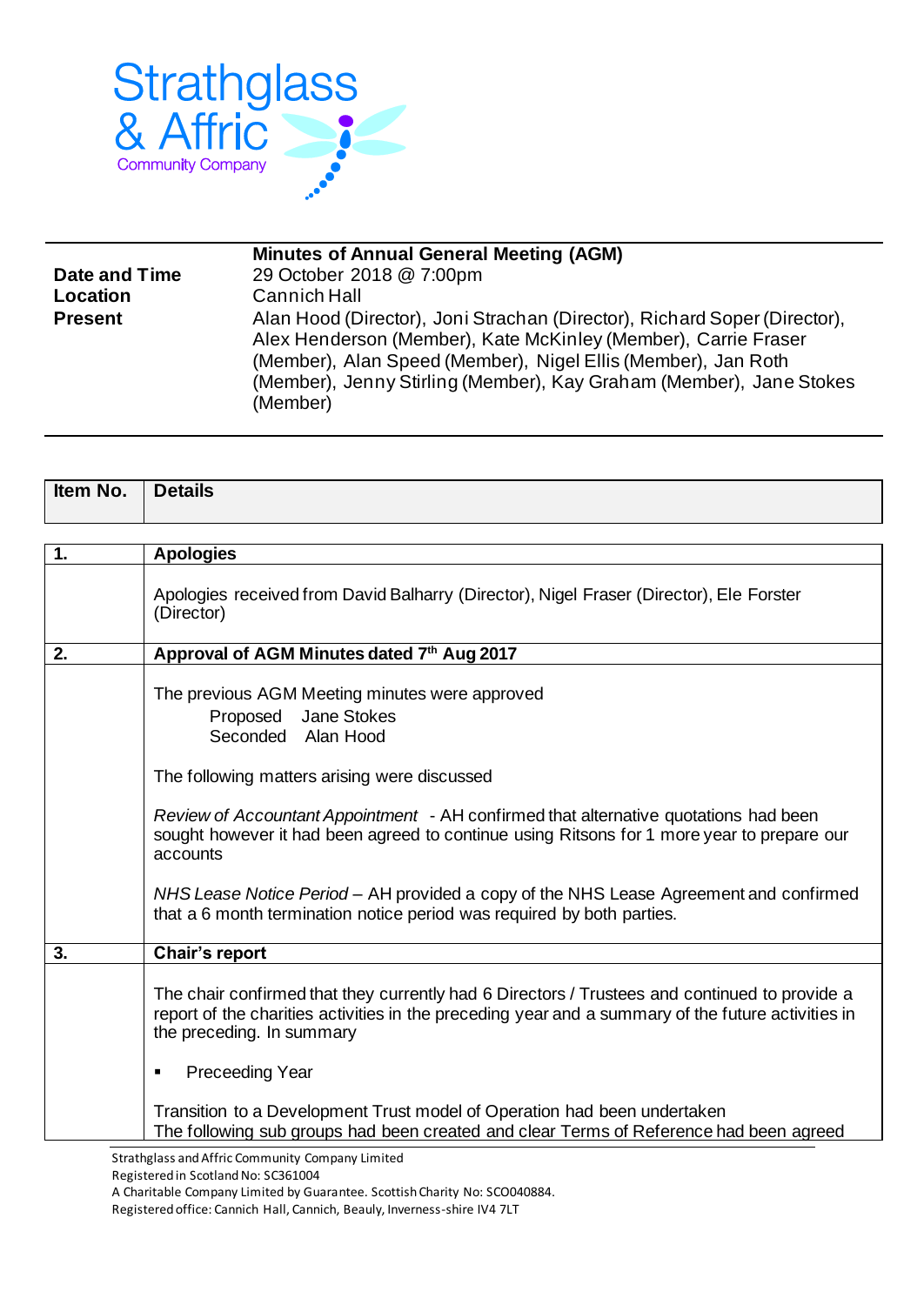

|    | <b>Cannich Village Hall</b><br>$\bullet$<br>Affric land Use Group                                                                                                                                                                                                                                                                                                                       |
|----|-----------------------------------------------------------------------------------------------------------------------------------------------------------------------------------------------------------------------------------------------------------------------------------------------------------------------------------------------------------------------------------------|
|    | <b>Cannich Nurses House Project</b><br>٠                                                                                                                                                                                                                                                                                                                                                |
|    | <b>Strathglass Resilience Project</b><br>$\bullet$                                                                                                                                                                                                                                                                                                                                      |
|    | Strathglass Gala<br>$\bullet$                                                                                                                                                                                                                                                                                                                                                           |
|    | AH provided a summary of each groups activities in the past year and their anticipated<br>activities in the forthcoming year.                                                                                                                                                                                                                                                           |
|    | The major risks were highlighted as follows<br>the recruitment of volunteers<br>the reduction in the operating loss associated with Cannich Village Hall                                                                                                                                                                                                                                |
|    | $\bullet$<br>the lack of suitable applicants for the paid position of Hall Caretaker<br>$\bullet$                                                                                                                                                                                                                                                                                       |
|    | AH thanked all of the volunteers who had helped the charity throughout the year and in<br>particular those individuals who continue to manage Cannich Village Hall through what had<br>been a challenging year.                                                                                                                                                                         |
|    | AH provided a summary of the Grant Applications previously submitted and anticipated.                                                                                                                                                                                                                                                                                                   |
|    | A summary of the anticipated activities for the coming year were discussed                                                                                                                                                                                                                                                                                                              |
| 4. | <b>Presentation of accounts</b>                                                                                                                                                                                                                                                                                                                                                         |
|    | Accounts cover the period to 30 June 2017 had been prepared and independently examined by<br>Ritsons Chartered Accountants. Key highlights include:-                                                                                                                                                                                                                                    |
|    | Total Income<br>£ 23,763                                                                                                                                                                                                                                                                                                                                                                |
|    | " Total Expenditure £ 31,200                                                                                                                                                                                                                                                                                                                                                            |
|    | Total Loss E 7,437 (includes £7,756 Depreciation)<br>٠                                                                                                                                                                                                                                                                                                                                  |
|    | In summary the charity made an operating profit of £319                                                                                                                                                                                                                                                                                                                                 |
|    | The running costs were reviewed and the current forecast indicated a loss of circa $£2,000$ and<br>it was agreed that all attempts should be made to reduce that loss by increasing revenue and<br>minimising costs and investigating potential Grant Funding which may contribute to the<br>continued operating costs of Cannich Village Hall                                          |
| 5. | Election / re-election of Directors by rotation                                                                                                                                                                                                                                                                                                                                         |
|    | All of the Directors Appointed since last AGM were required to resign and be re elected<br>David Balharry – proposed by Alan Hood, seconded by Joni Strachan<br>Joni Strachan – proposed by proposed by Alan Hood, seconded by Richard Soper<br>Nigel Fraser – proposed by Richard Soper, seconded by Joni Strachan<br>Richard Soper – proposed by Joni Strachan, seconded by Alan Hood |
|    | The following directors were required to resign and be re elected on a rotational basis                                                                                                                                                                                                                                                                                                 |
|    | Strathglass and Affric Community Company Limited                                                                                                                                                                                                                                                                                                                                        |

Registered in Scotland No: SC361004

A Charitable Company Limited by Guarantee. Scottish Charity No: SCO040884.

Registered office: Cannich Hall, Cannich, Beauly, Inverness-shire IV4 7LT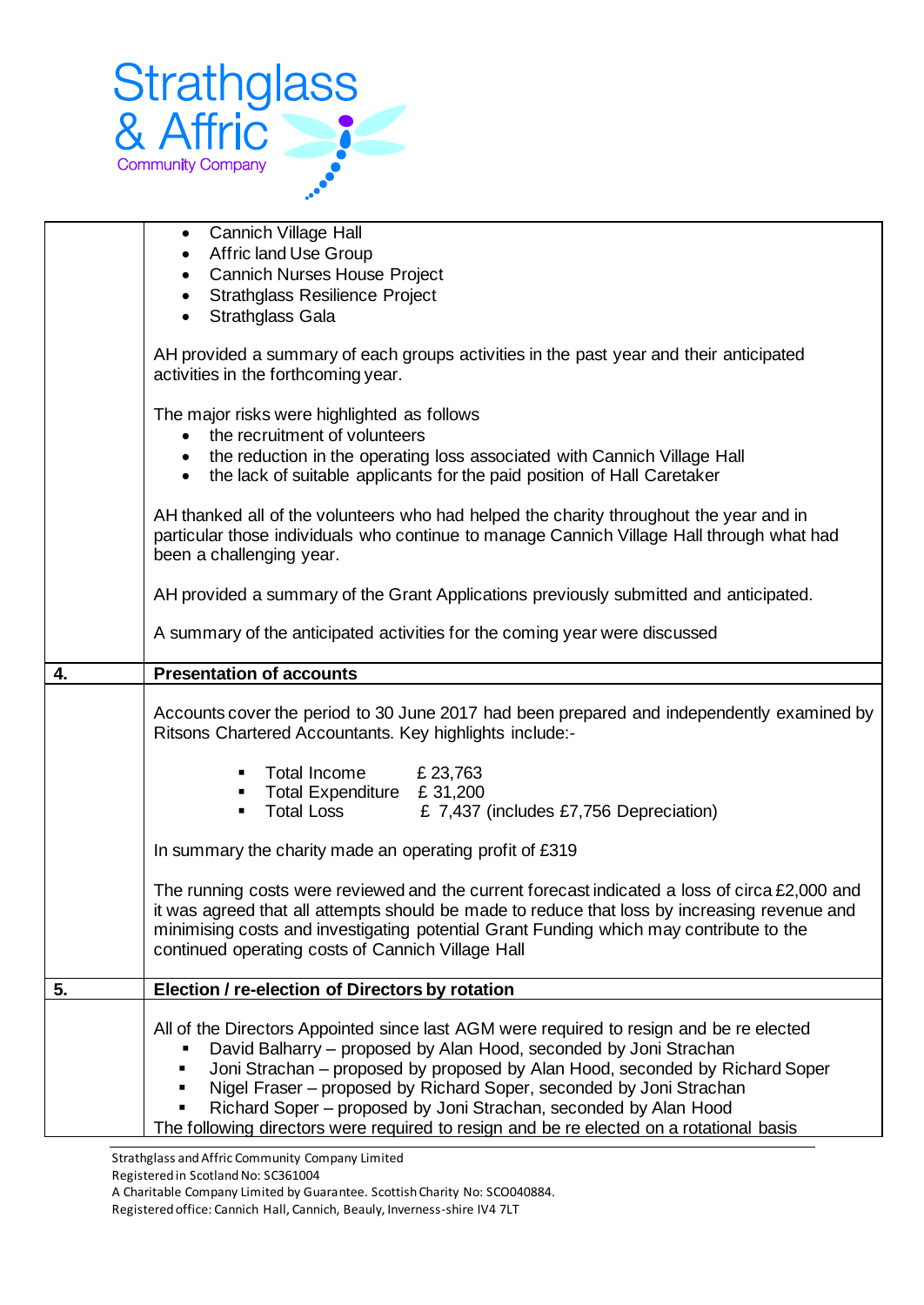

|    | Alan Hood – proposed by Joni Strachan, seconded by Richard Soper<br>$\blacksquare$                                                                                                                                                                                                                                                 |
|----|------------------------------------------------------------------------------------------------------------------------------------------------------------------------------------------------------------------------------------------------------------------------------------------------------------------------------------|
|    | Ele Forster - proposed by Richard Soper, seconded by Joni Strachan                                                                                                                                                                                                                                                                 |
|    |                                                                                                                                                                                                                                                                                                                                    |
| 6. | <b>Resignation and Election of Office Bearers</b>                                                                                                                                                                                                                                                                                  |
|    | The following Office Bearers Resigned<br>Alan Hood - Chairperson<br><b>Richard Soper - Treasurer</b><br>The following Office Bearers were re elected<br>Alan Hood - Chairperson<br><b>Richard Soper - Treasurer</b><br>٠<br>Volunteer tbc - Secretary<br>٠<br>AH confirmed that every effort had to be made to attract a Secretary |
| 6. | Special Resolution - Adoption of Amended and updated Articles of Association                                                                                                                                                                                                                                                       |
|    | AH confirmed that following advice the charity had been advised to adopt a revised set of<br>Articles of Association and highlighted the main differences between the current Articles and<br>newly proposed Articles of Association.                                                                                              |
|    | Those present voted unanimously to make the following alterations                                                                                                                                                                                                                                                                  |
|    | Delete the use of the current SACC Memorandum and Articles dated June 2016 and<br>Adopt the revised SACC Model Articles of Association Jan 2018                                                                                                                                                                                    |
|    | A resolution was signed by the Director's present and the new Articles required to be registered<br>with OSCR and a copy of the Resolution and new Articles to be forwarded to Companies<br>House (AH)<br>Copy of Amended Articles of Association to be placed on the Community company website                                    |
|    |                                                                                                                                                                                                                                                                                                                                    |
| 6. | <b>AOCB</b>                                                                                                                                                                                                                                                                                                                        |
|    | None.                                                                                                                                                                                                                                                                                                                              |
| 6. | <b>Date of Next Meeting</b>                                                                                                                                                                                                                                                                                                        |
|    | Monday 16th September 2019 @ 7pm                                                                                                                                                                                                                                                                                                   |

## **Minutes of 5 November 2018 agreed as accurate.**

## **Proposed:**

## **Seconded:**